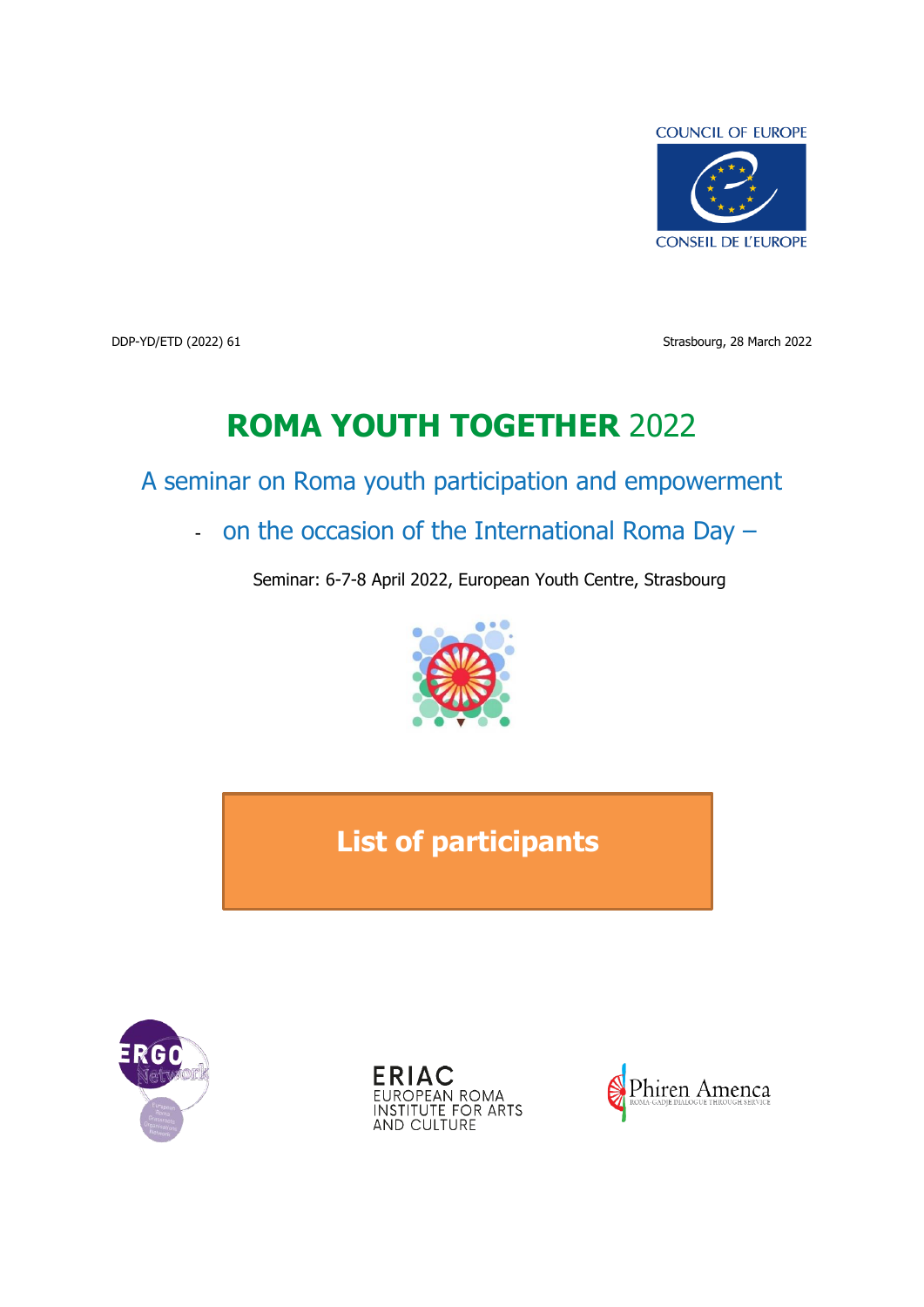# PARTICIPANTS

#### **Albania**

**Gurali Haxhillari**, Balkan Youth Activism

#### **Austria**

**Miljana Cabrilovski**, Central European University, Department of Legal Studies

**Nenad Marinkovic**, Roma Kulturzentrum Wien

**Sevdjulje Ramadani**, Central European University, Department of Sociology and Social Anthropology

# **Belgium**

**Thomas Desai**, Mouvement Ouvrier Chrétien

#### **Czech Republic**

**Petr Pavel Banda, IO Roma Servis** 

# **Georgia**

**Mimoza Tielidze**, Tom Lantos Institute

# **Kosovo<sup>1</sup>**

**Armend Behluli**, Municipal Office for Returnees, Youth and Communities Rights

**Sabina Berisha**, Roma Versitas Kosovo

**Denis Avdi**, Roma Versitas Kosovo

# **Montenegro**

**Serdjan Baftijari**, "Walk with us2 – Phiren Amenca

## **North Macedonia**

**Stanisha Stankovikj**, One Can -Youth

#### **Romania**

**Judith Ventaja**, Asociația Practicienilor și Specialiștilor în Economie Socială (APSES)

**Iulia-Andreea Coman**, Intercalat

**Fatih Kaymakci**, Timis County Youth Foundation

**Florin Alexandru-Paul Stan**, Union of Romanian Students

#### **Serbia**

## **Milena Reljic**

**Karolina Rankovic**, Association of Roma Prosperity

#### **Spain**

## **Ramon Moreno Cortes**, Change.org

**Daniel Reyes de los Reyes**, Juristas Gitanos, APROIDEG, Revoluccion Gitana, Politirrom

<sup>&</sup>lt;sup>1</sup> All reference to Kosovo, whether to the territory, institutions, or population, in this text shall be understood in full compliance with the United Nations Security Council Resolutions 1244 and without prejudice to the status of Kosovo.